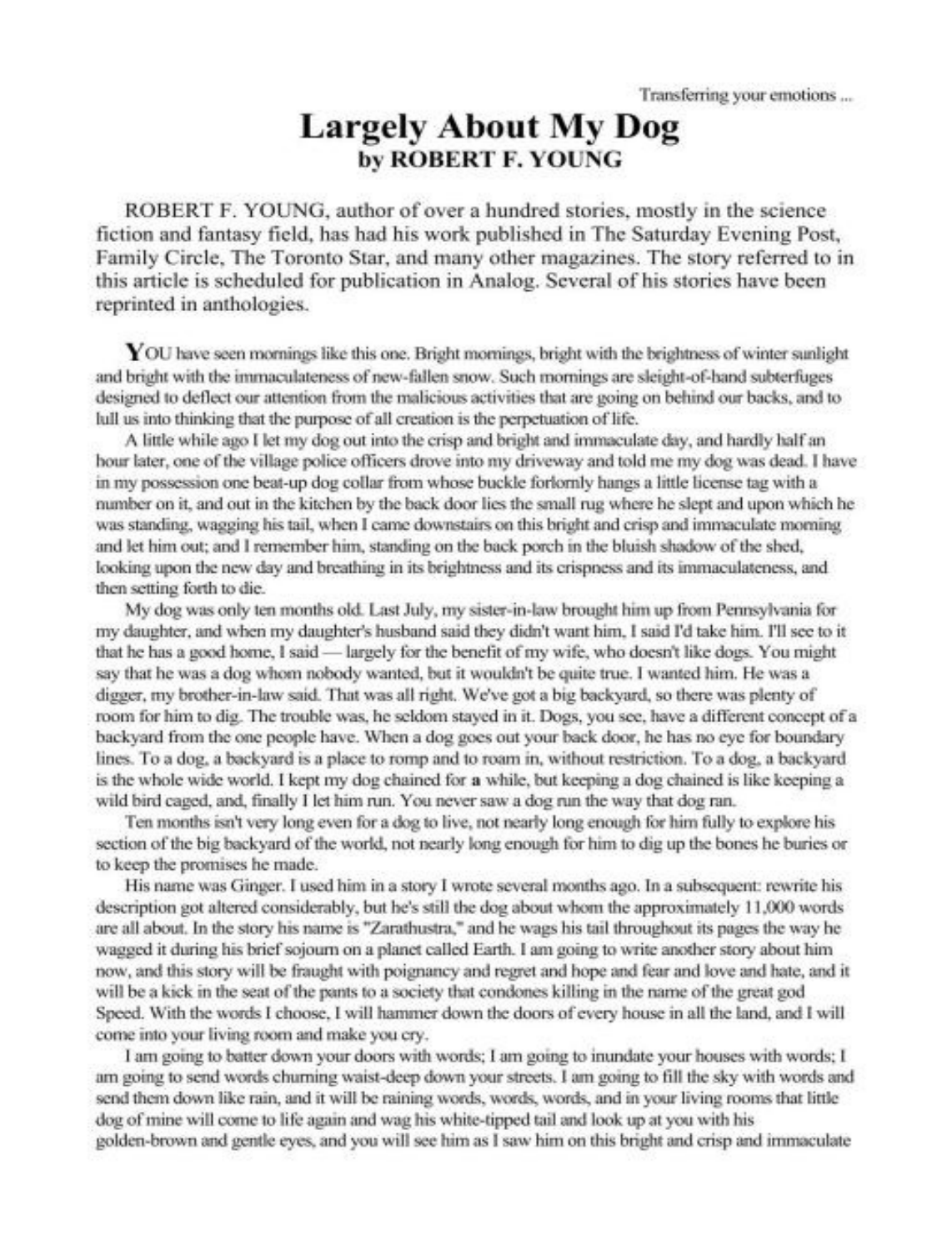Transferring your emotions ... **Largely About My Dog by ROBERT F. YOUNG** ROBERT F. YOUNG, author of over

a hundred stories, mostly in the science fiction and fantasy field, has had his work published in The Saturday Evening Post,

Family Circle, The Toronto Star, and many other magazines. The story referred to in

this article is scheduled for publication in Analog. Several of his stories have been

reprinted in anthologies.

**Y**OU have seen mornings like this one. Bright mornings, bright with the brightness of winter sunlight and bright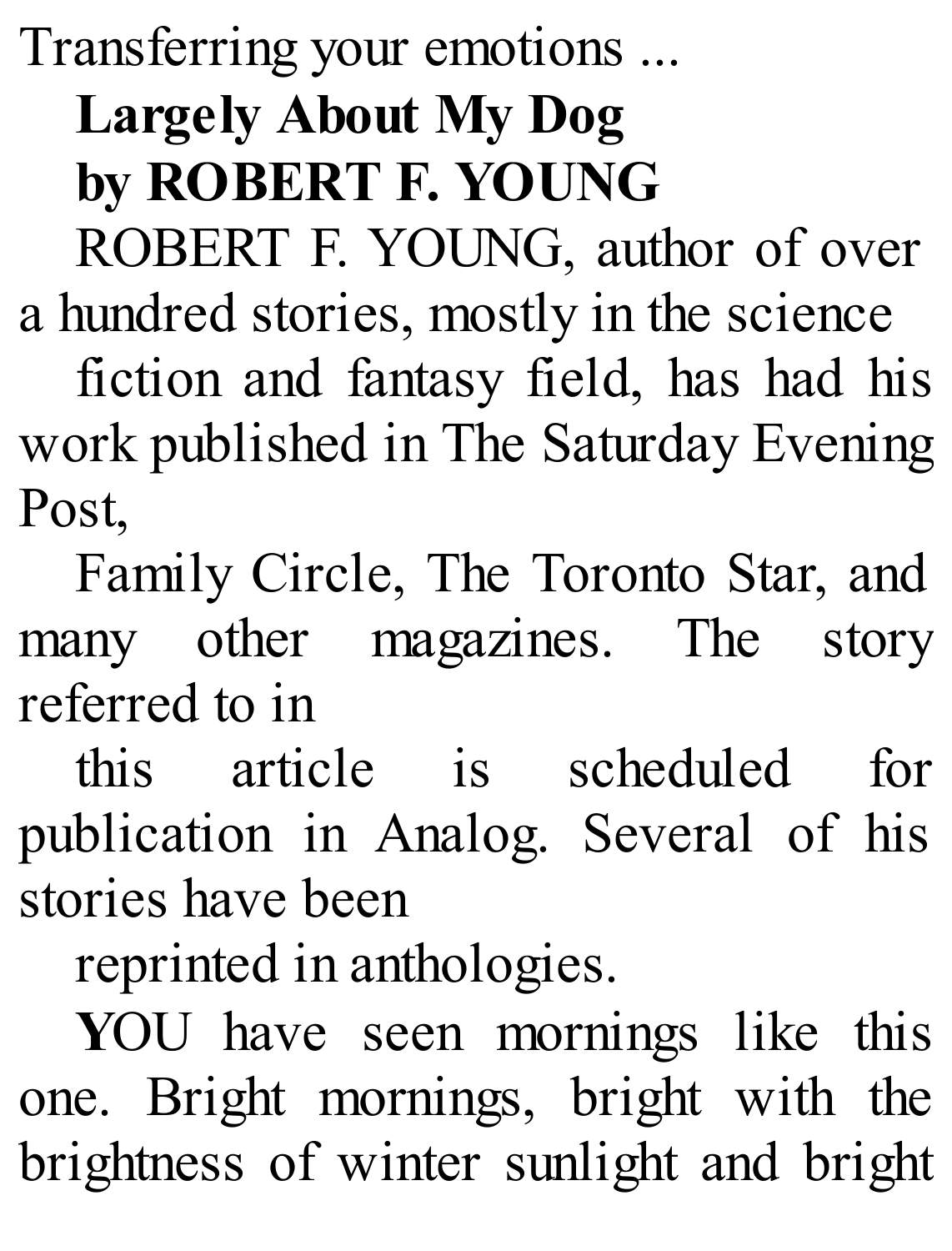with the immaculateness of new-fallen snow. Such mornings are sleight-of-hand subterfuges designed to deflect our attention from the malicious activities that are going on behind our backs, and to lull us into thinking that the purpose of all creation is the perpetuation of life.

A little while ago I let my dog out into the crisp and bright and immaculate day, and hardly half an hour later, one of the village police officers drove into my driveway and told me my dog was dead. I have in my possession one beat-up dog collar from whose buckle forlornly hangs a little license tag with a number on it, and out in the kitchen by the back door lies the small rug where he slept and upon which he was standing,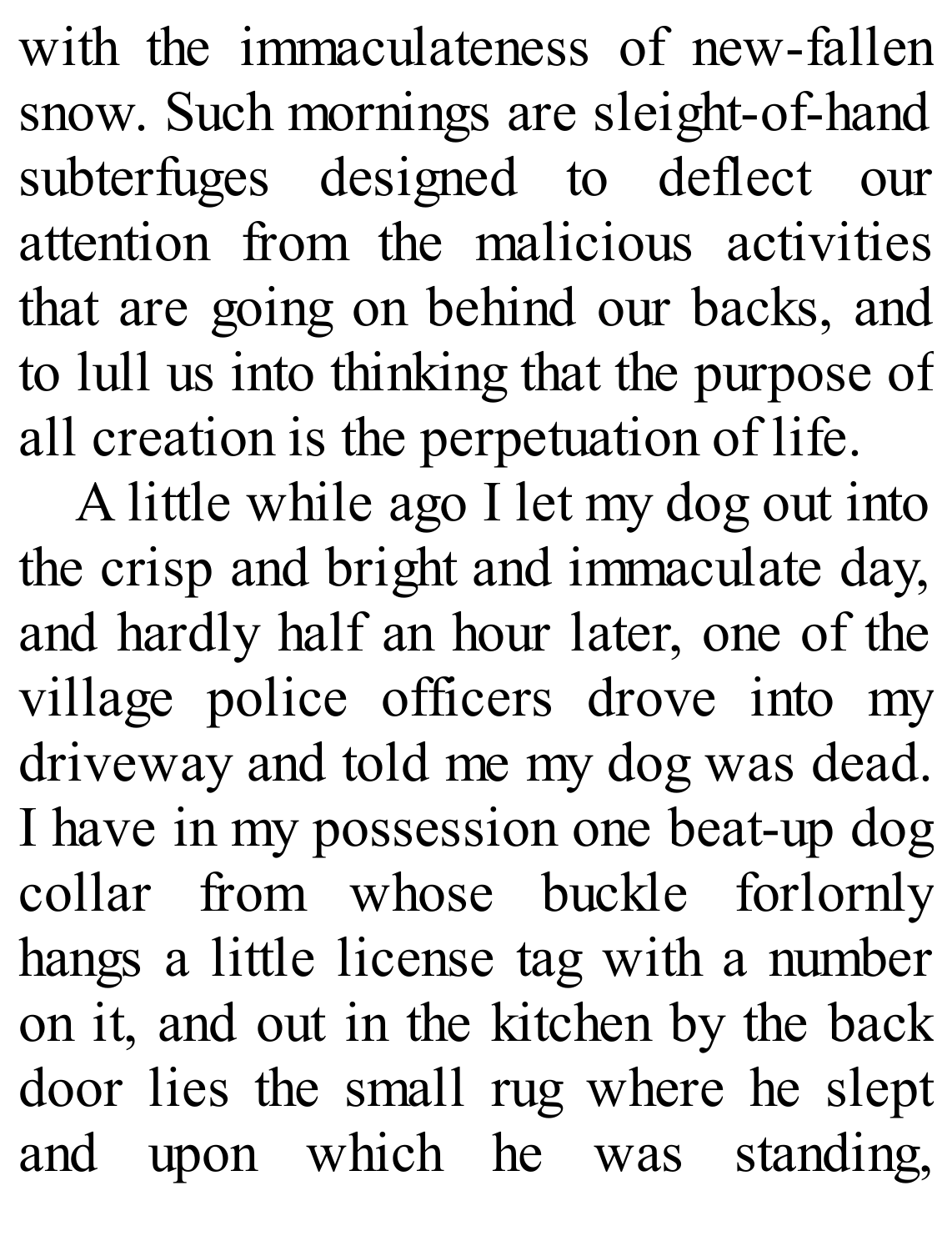wagging his tail, when I came downstairs on this bright and crisp and immaculate morning and let him out; and I remember him, standing on the back porch in the bluish shadow of the shed, looking upon the new day and breathing in its brightness and its crispness and its immaculateness, and then setting forth to die.

My dog was only ten months old. Last July, my sister-in-law brought him up from Pennsylvania for

my daughter, and when my daughter's husband said they didn't want him, I said I'd take him. I'll see to it that he has a good home, I said — largely for the benefit of my wife, who doesn't like dogs. You might say that he was a dog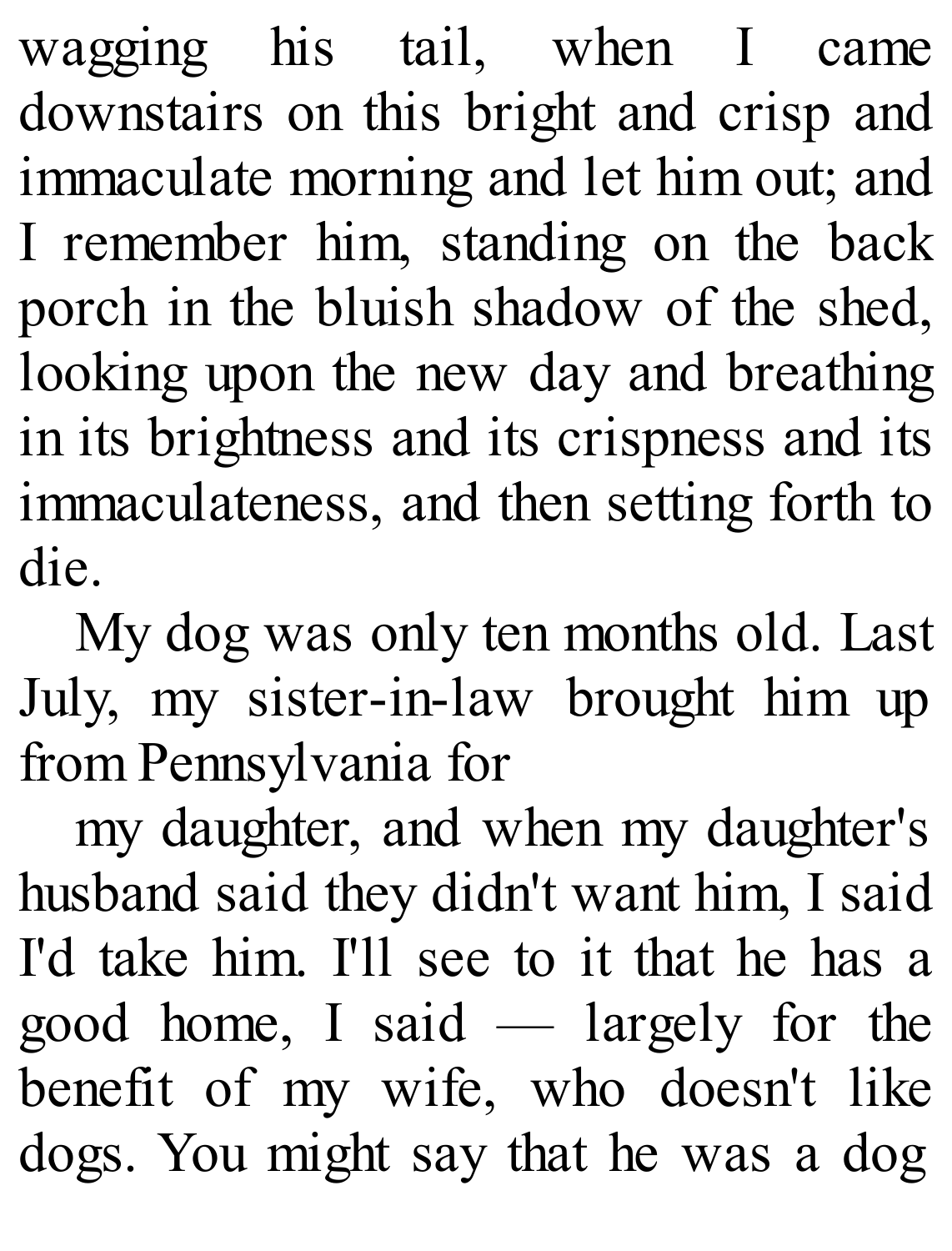whom nobody wanted, but it wouldn't be quite true. I wanted him. He was a

digger, my brother-in-law said. That was all right. We've got a big backyard, so there was plenty of room for him to dig. The trouble was, he seldom stayed in it. Dogs, you see, have a different concept of a backyard from the one people have. When a dog goes out your back door, he has no eye for boundary lines. To a dog, a backyard is a place to romp and to roam in, without restriction. To a dog, a backyard is the whole wide world. I kept my dog chained for **a** while, but keeping a dog chained is like keeping a wild bird caged, and, finally I let him run. You never saw a dog run the way that dog ran.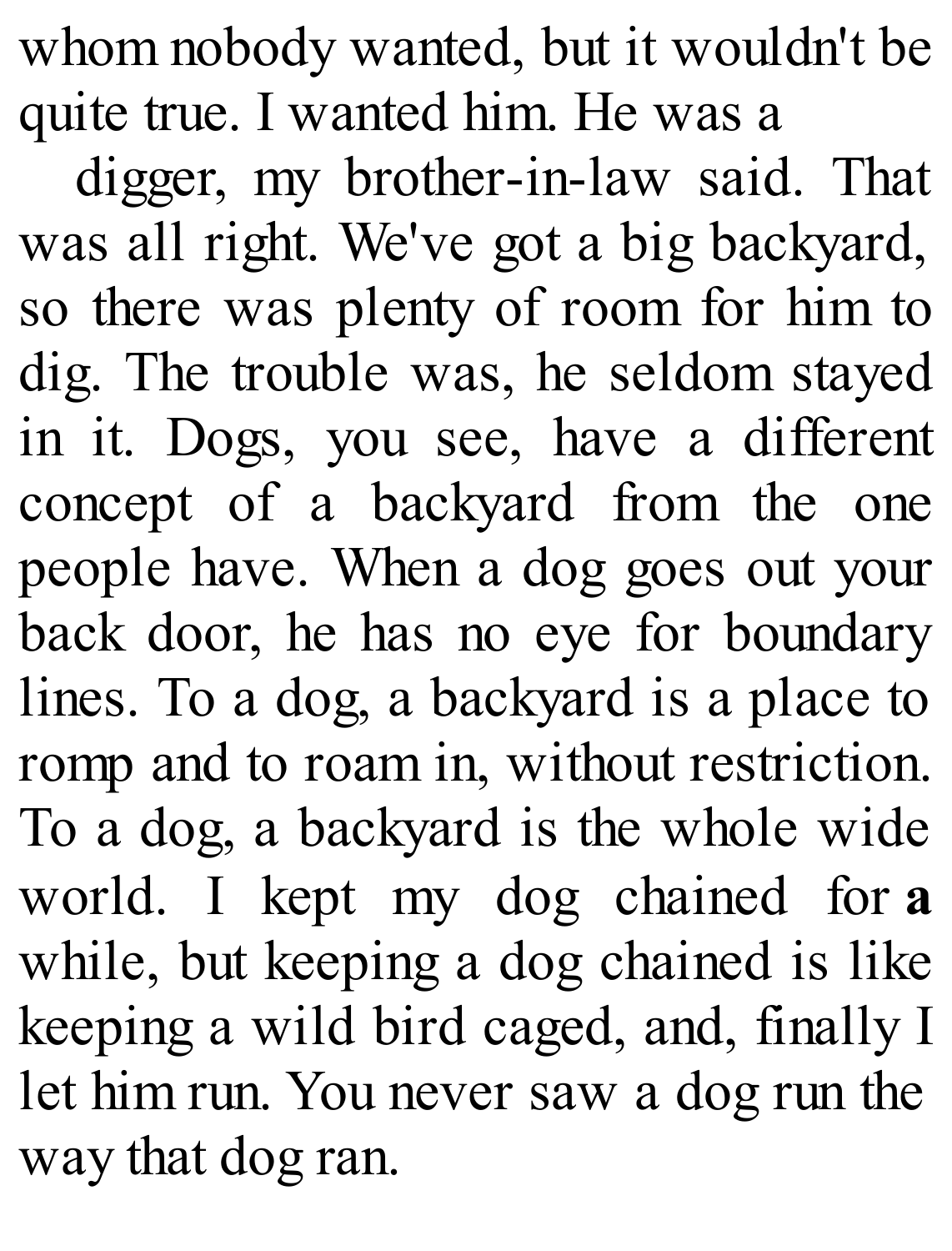Ten months isn't very long even for a dog to live, not nearly long enough for him fully to explore his section of the big backyard of the world, not nearly long enough for him to dig up the bones he buries or to keep the promises he made.

His name was Ginger. I used him in a story I wrote several months ago. In a subsequent: rewrite his description got altered considerably, but he's still the dog about whom the approximately 11,000 words are all about. In the story his name is "Zarathustra," and he wags his tail throughout its pages the way he wagged it during his brief sojourn on a planet called Earth. I am going to write another story about him now, and this story will be fraught with poignancy and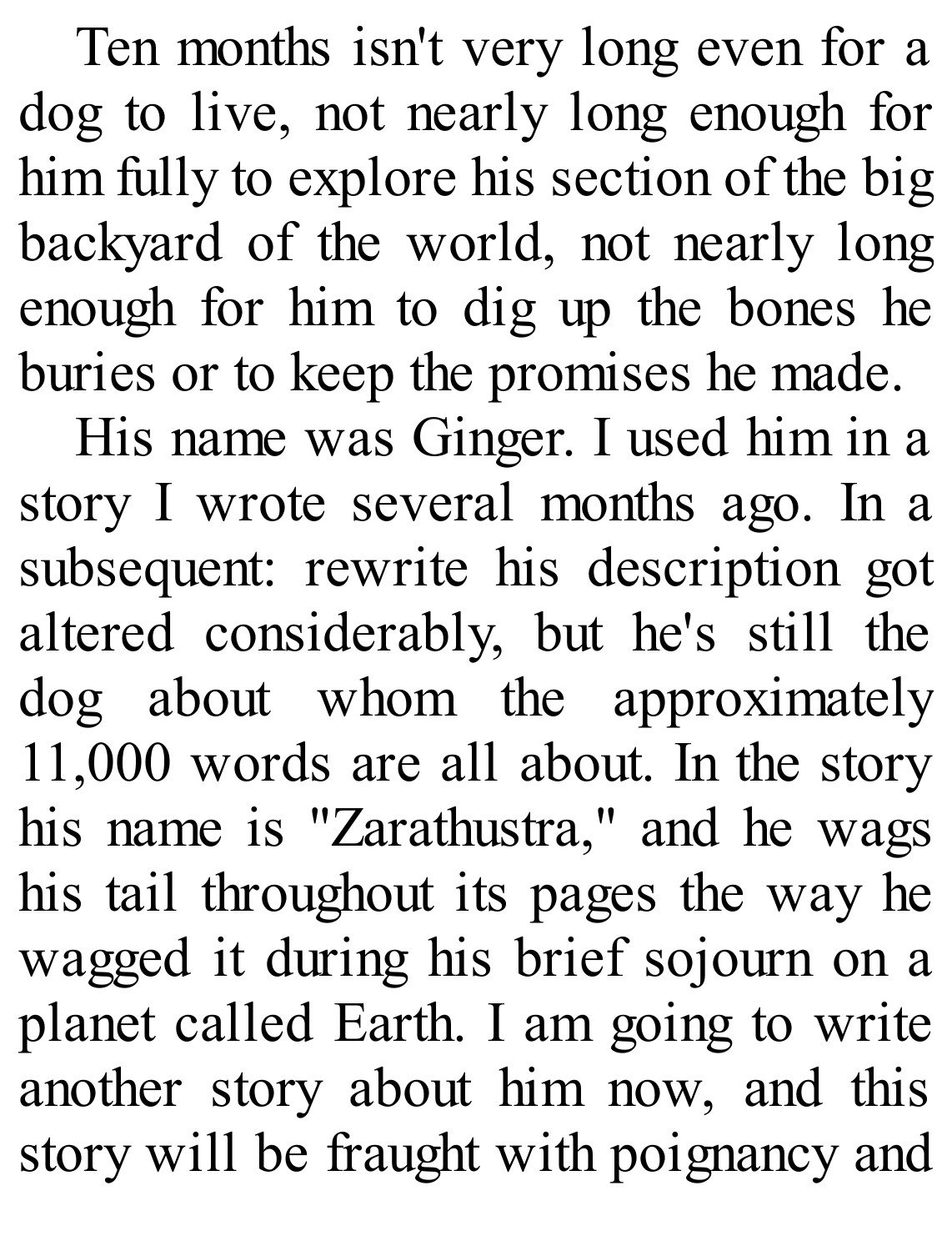regret and hope and fear and love and hate, and it will be a kick in the seat of the pants to a society that condones killing in the name of the great god Speed. With the words I choose, I will hammer down the doors of every house in all the land, and I will come into your living room and make you cry.

I am going to batter down your doors with words; I am going to inundate your houses with words; I am going to send words churning waist-deep down your streets. I am going to fill the sky with words and send them down like rain, and it will be raining words, words, words, and in your living rooms that little dog of mine will come to life again and wag his white-tipped tail and look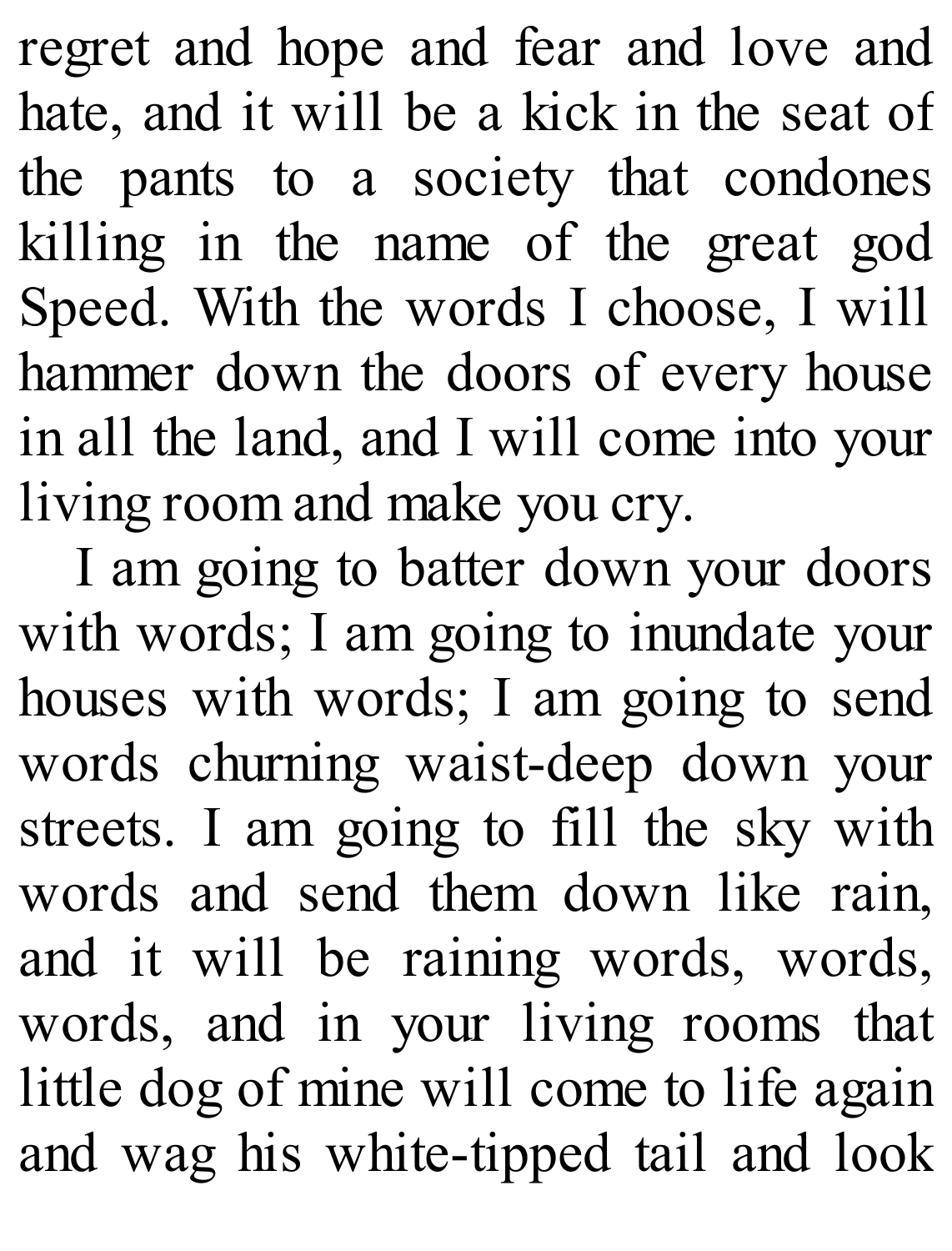up at you with his

golden-brown and gentle eyes, and you will see him as I saw him on this bright and crisp and immaculate morning before he took his first sweet breath of the dawning day and set off across the fields to die. I am going to make you cry. So help me, I am going to make you cry.

**T**HE room which I have set aside for writing is an enclosed front porch that looks out over the lake, or that would look out over it, if the houses across the street didn't obstruct the view. The windows are equipped with drawdrapes, and ordinarily I keep the drapes drawn because, when you are writing, it's no good to have your attention distracted by passing cars and people.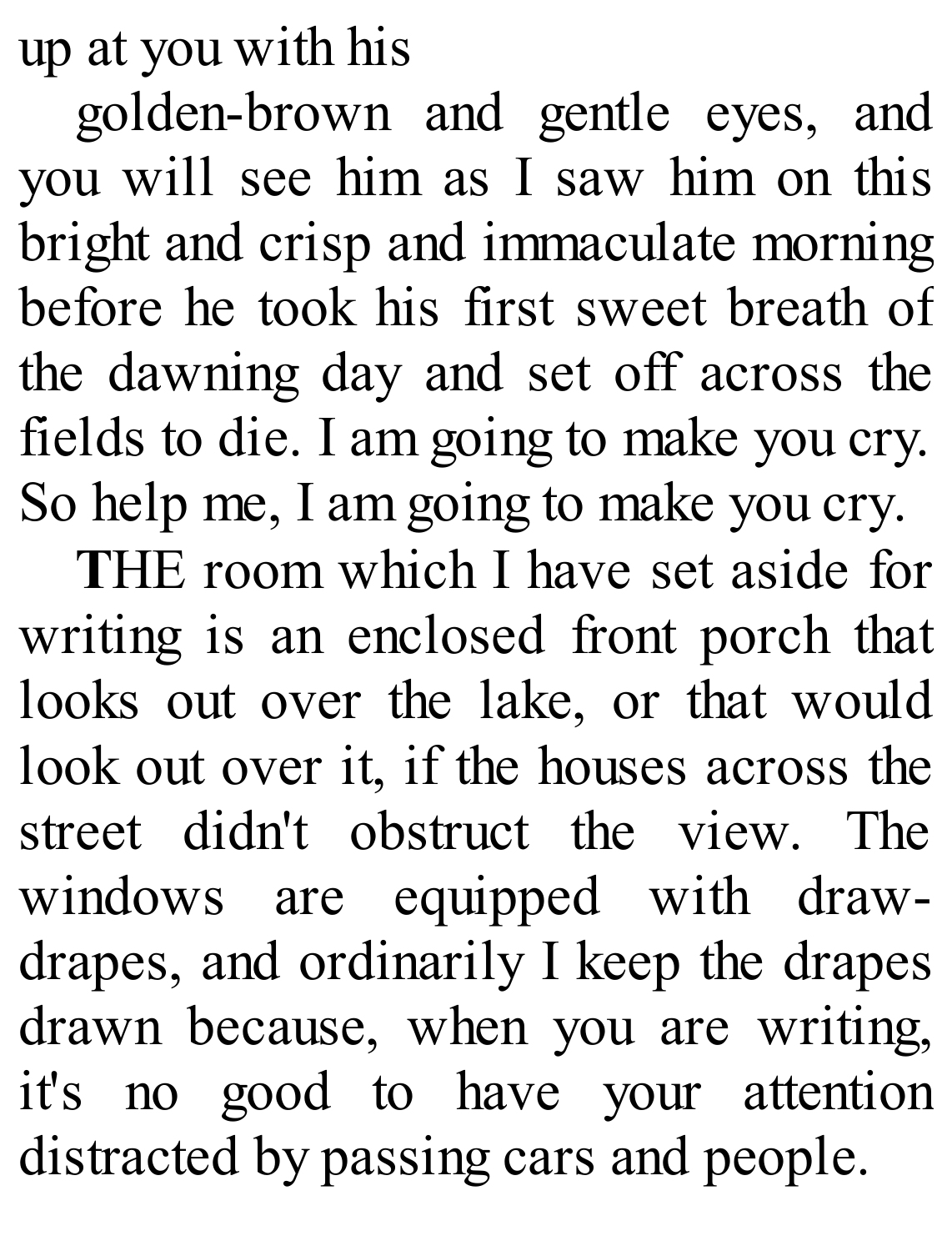Jack London wrote a story about a dog named Buck, which you may have read. It is a fine and

somehow magnificent story, and I wish I could write one as good. I can't, of course, but that's all the more reason for me to try, because by trying to do something more than I'm capable of doing, be

standing on my literary tiptoes, and by standing on my literary tiptoes, I may get off something better than would otherwise have been the case. For the same reason, I read Turgenev, Dostoievski, Flaubert,

Stendhal, and all the rest of them.

In addition to the dog story I wrote, I wrote three other animal stories. Two of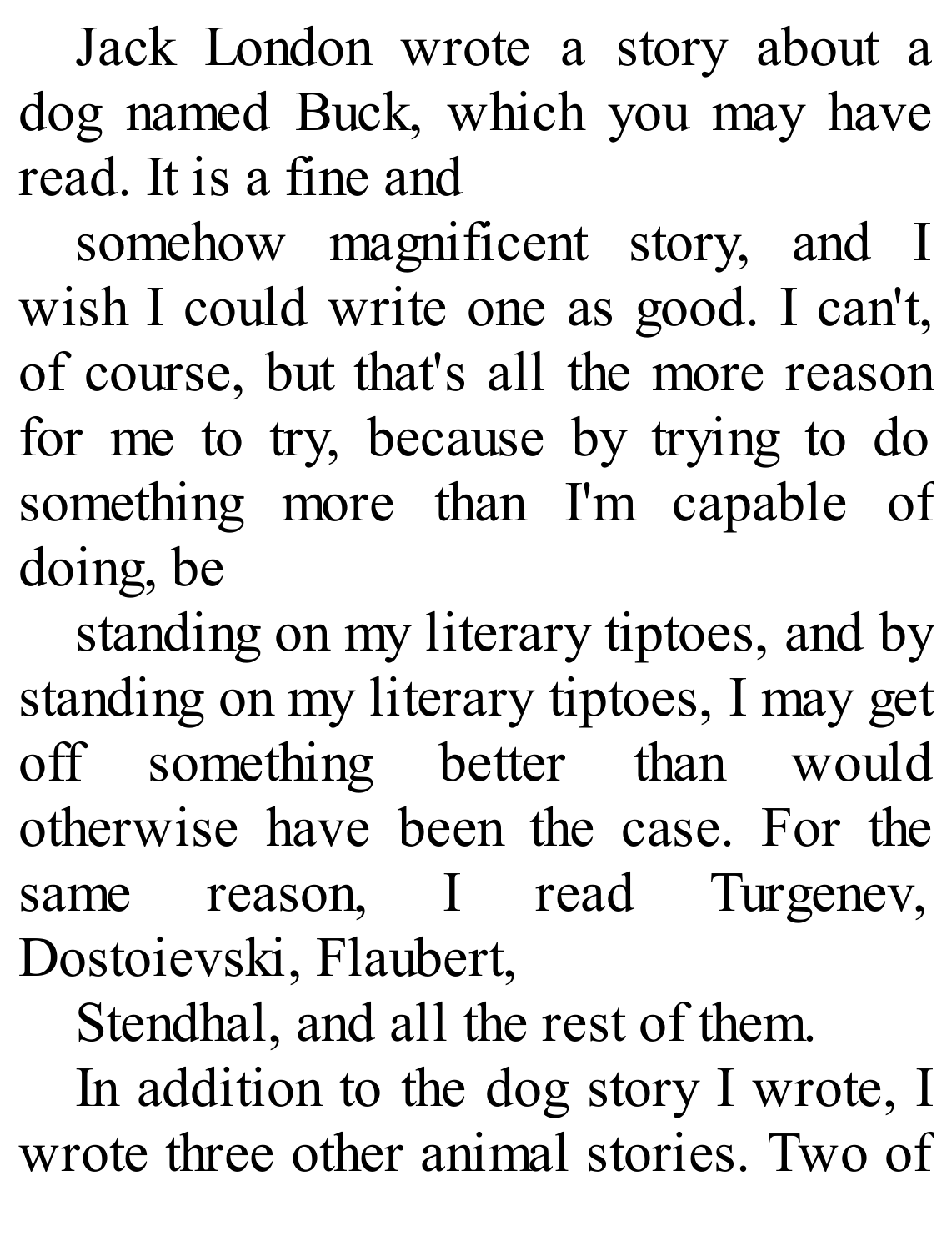them were about

parakeets, the third was about a cat. Aside from the basic rules of writing fiction, which you can read about elsewhere, the requirements for writing an animal story are the same as the requirements for writing any other story. You need a typewriter, a quarter of a pound of paper, and an urge. The urge must consist of two elements: The first is the mechanical aspect of your literary nature—your determination to be a successful writer, come hell or high water; the second is the desire to make someone else feel about something the way you feel about it.

It is this second element that I am primarily concerned with here, not only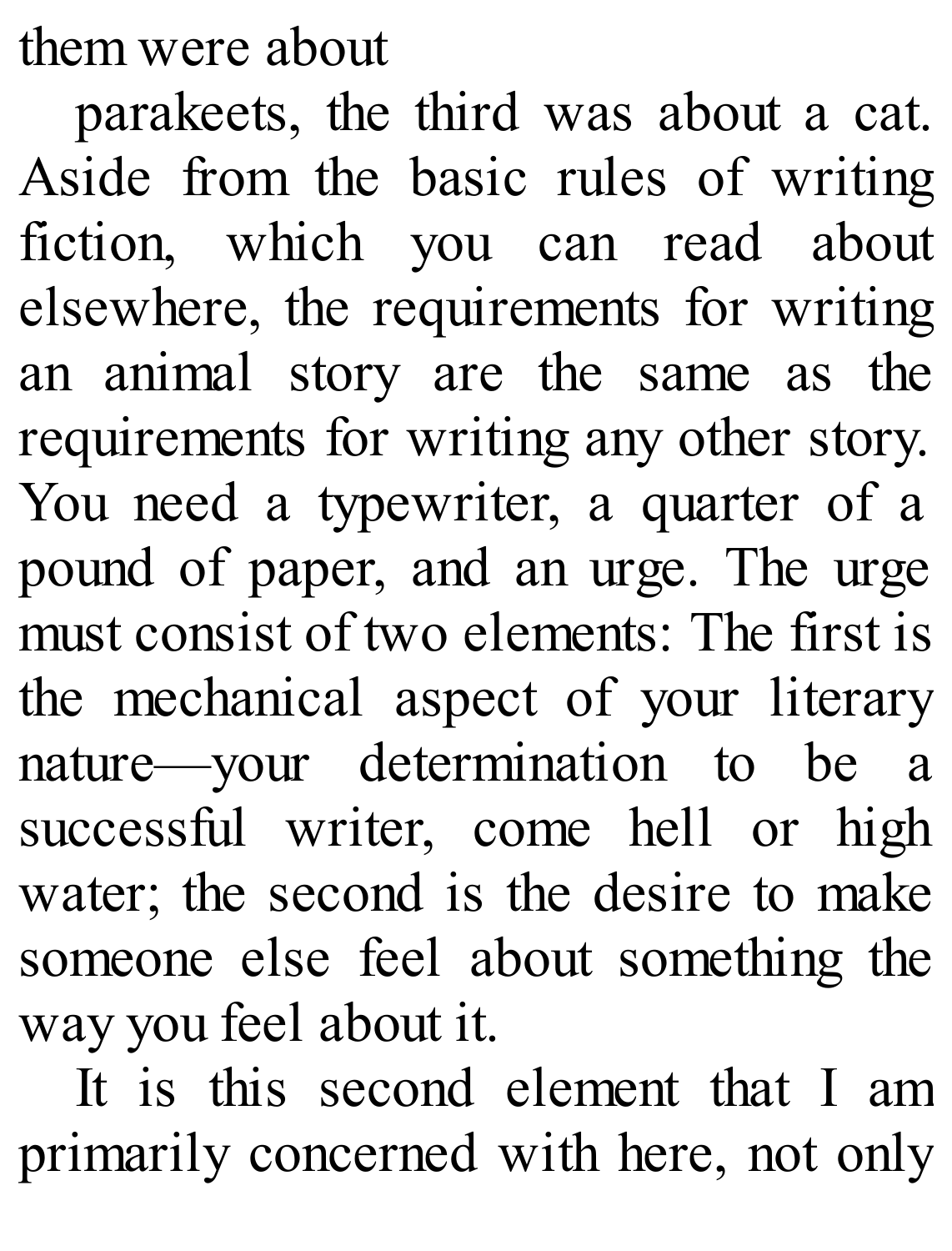because I feel compelled to talk about it, and to demonstrate it in the process, but because I think it is the most important ingredient in fiction writing. Unless it is present to some degree in what you write, what you write will be cold and lifeless, and you will do better to try your hand at writing do-it-yourself items for *Popular Mechanics*, or Civil War pieces for *American Heritage*. You've got to cry a little or laugh a little before you can do a fiction piece that will be worth more than the paper it's written on, and if you can get mad, too, so much the better. If you don't cry or laugh, then your potential reader isn't going to cry or laugh either. He's going to lay your story aside and do what he really wanted to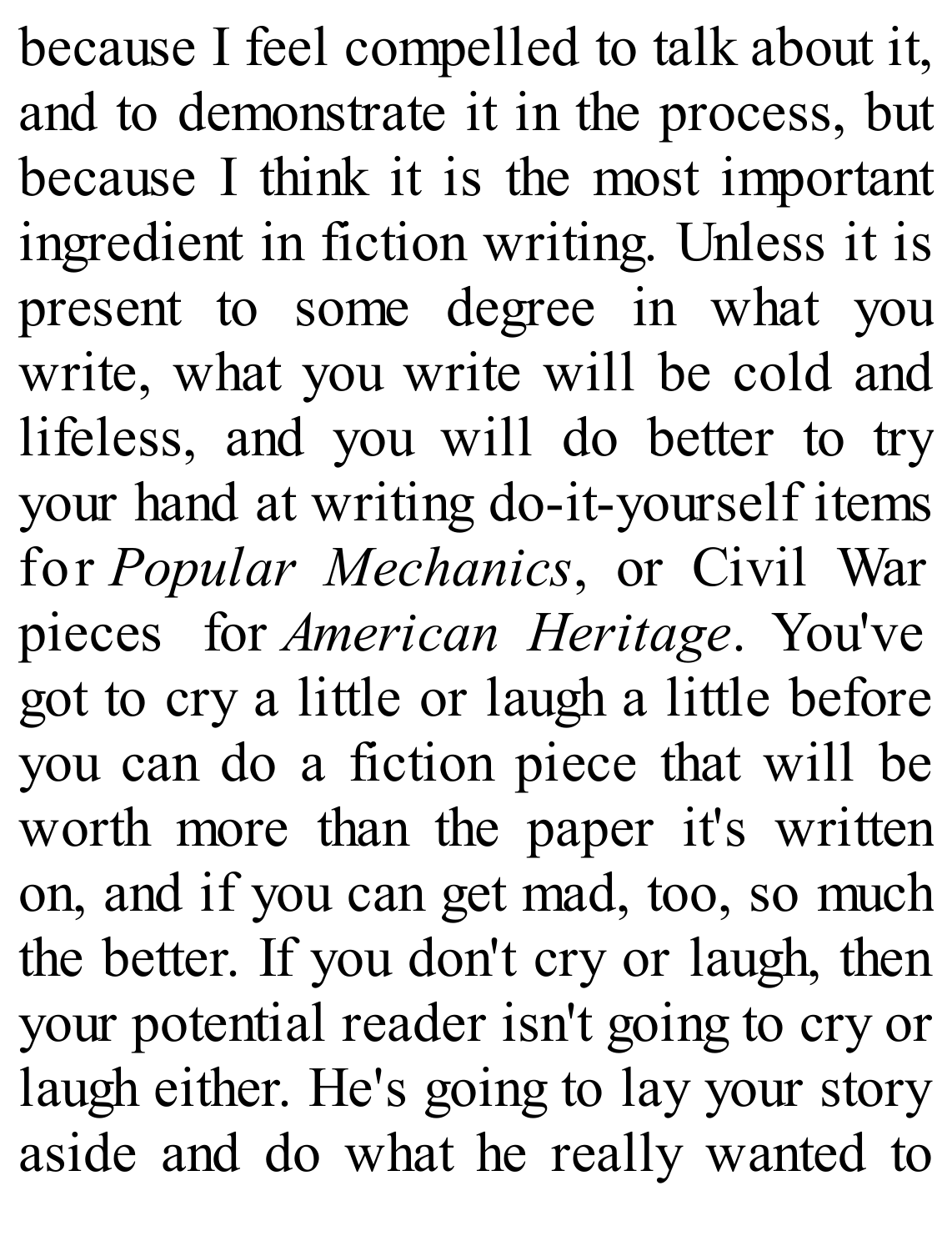do in the first place — turn on his television set and watch *The Flintstones*.

Naturally, as an aspiring fiction writer, you are up in your room reading Kafka or Dostoievski or Melville or Fitzgerald whenever the *Riders of the Wasteland* is on. If you're not, you should be. You should be widening your literary horizons, not narrowing them; you should be sharpening your literary perceptions, not blunting them. You're a gourmet, and gourmets don't sit submissively by phony cook fires and eat bacon and beans — they go looking for less stereotyped fare. Snobbery? You bet your books it's snobbery! You've a right to be snobbish. It's your duty to be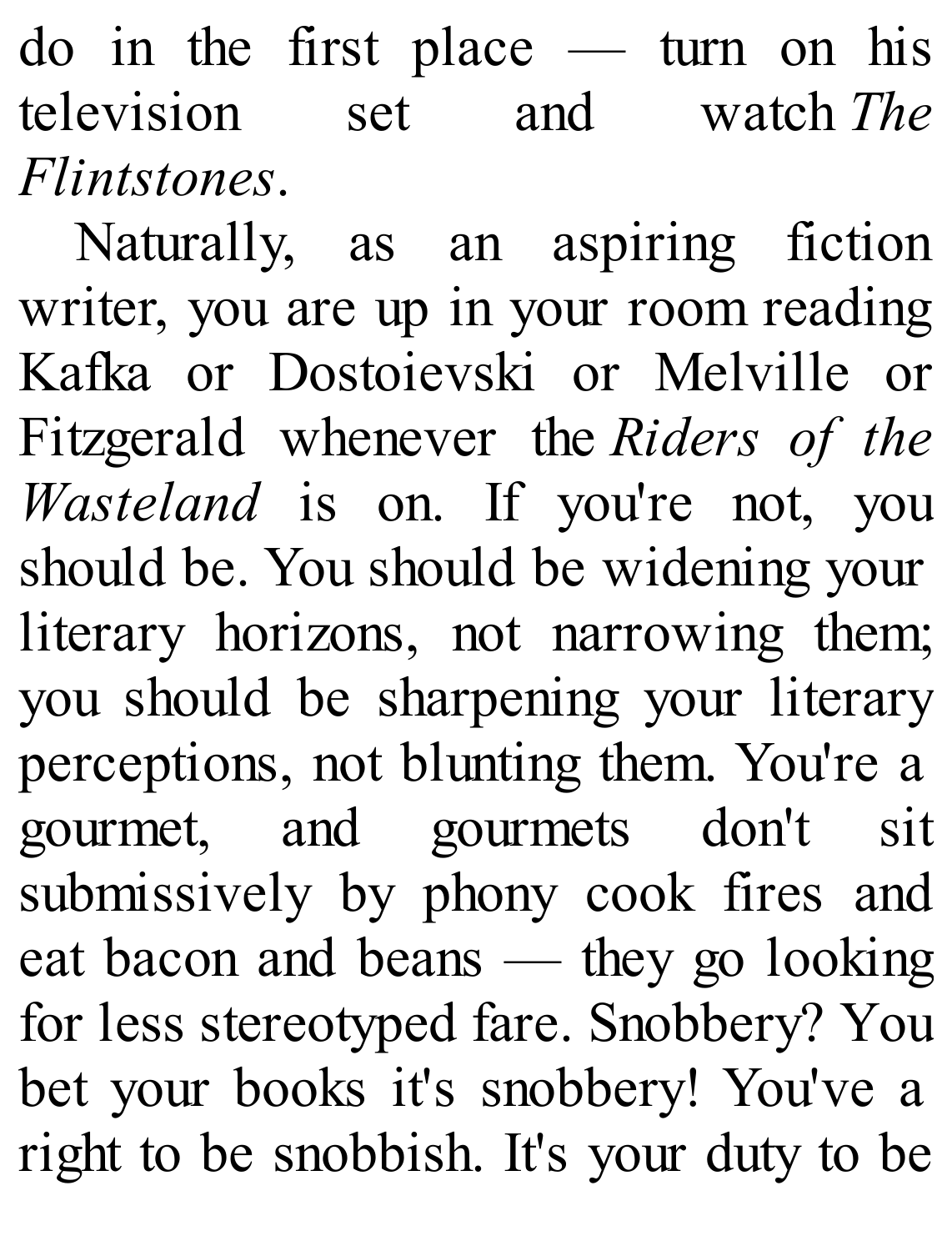snobbish. You owe it to yourself to be snobbish, because if your reader wants clichés, he won't be looking for them in fiction. He will be looking for them in the garbage can with the big eye that he keeps in his living room.

**I** DON'T know how many articles on writing I've read, but they are legion. Many of them have helped me, and I hope that this one will help you. You have found herein no tried-and-true blueprint for writing salable stories, because I do not have such a blueprint. Aside from the basic rules that apply to it, fiction writing is largely a matter of intangibles, and actually there is very little one writer can do to help another. If you've done any serious writing at all,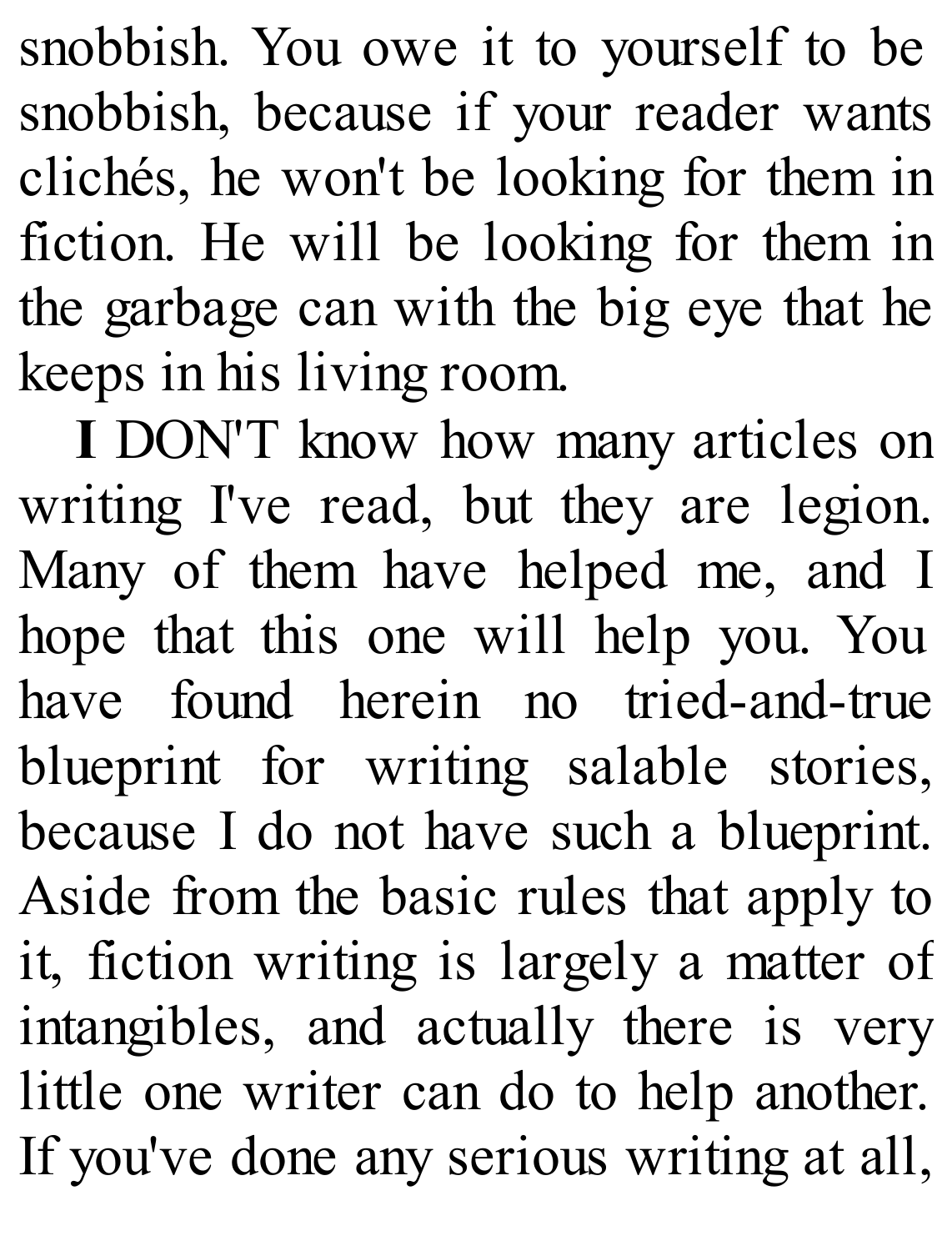you are probably accustomed by now to being

regarded by your friends and neighbors as something of a freak. Undoubtedly you have already been cornered by people who insist on telling you Their Story, and who confidently expect you to make a best-seller out of it. Unquestionably your anguished and excruciating efforts in the little room under the eaves where you do your writing have already been written off by your family and your friends as

senseless self-indulgence. All of these things are a part of your burden as a writer, and if you are wise, you will accept them and forget about them. Probably you already have.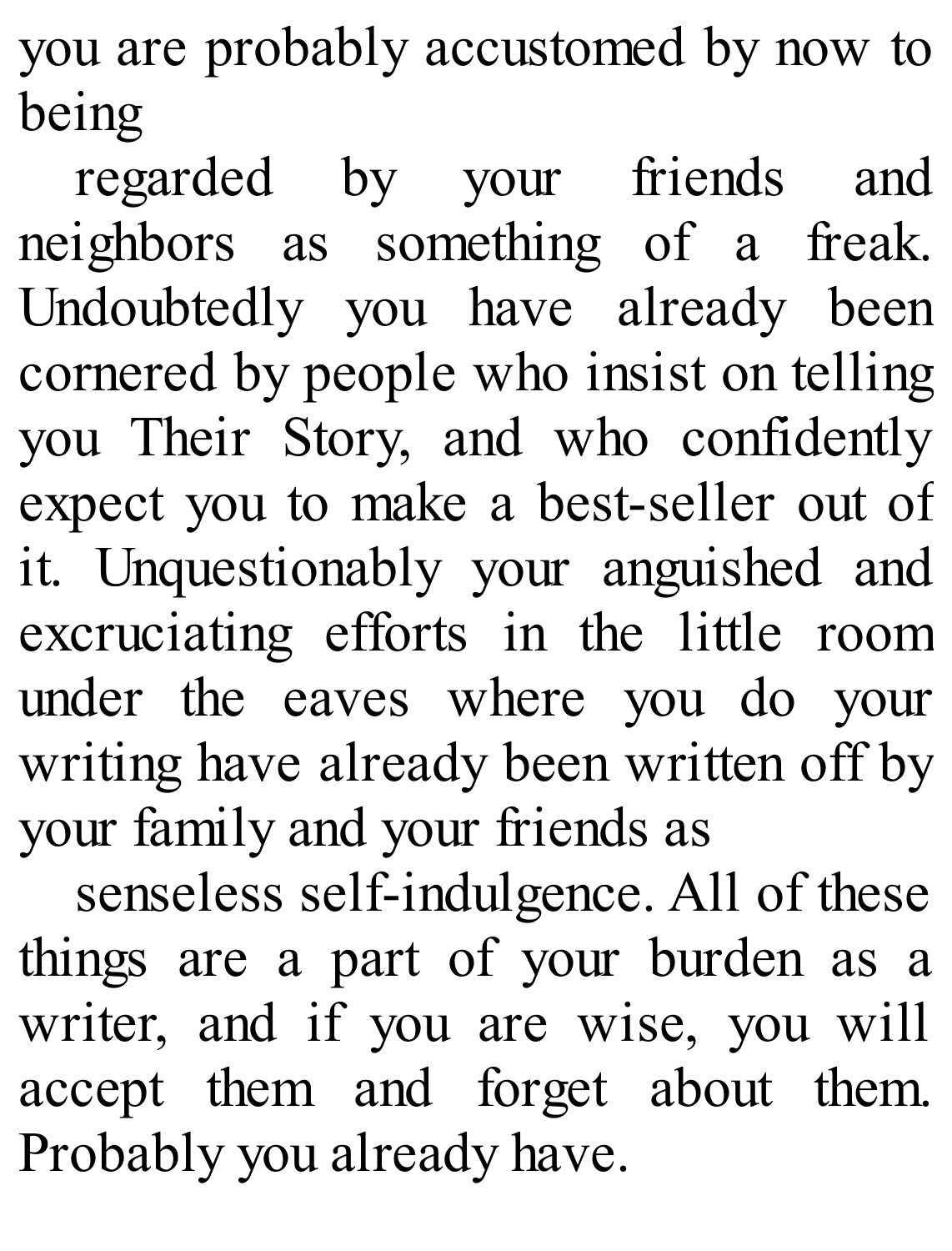When I came downstairs this morning, I planned to do an article on fiction writing, but I had no

intention of putting my dog into it. After I learned that he had been killed, I couldn't have kept him out of it if I had tried, and I saw no reason to in any event, because the essence of fiction writing is the imparting of feeling, and it seemed to me that I could convey this best by telling you how I felt about his death. I've advised you to stand on your literary tiptoes and to try to reach the top shelf, and I've made it clear to you, I hope, that writing is not in the least glamorous and that to get anywhere at all, you have to write and write and write and write. In addition to these